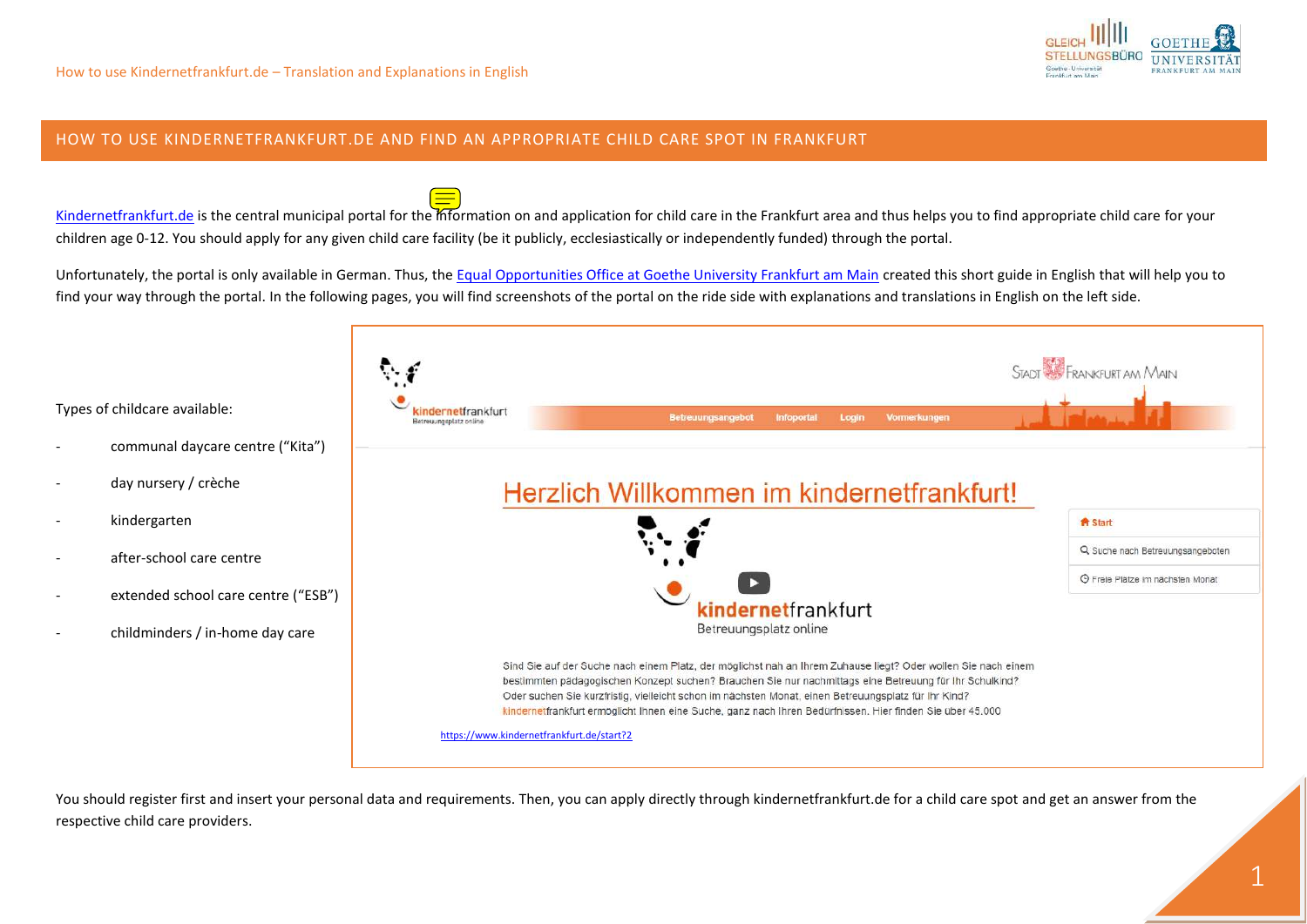# HOW TO USE KINDERNETFRANKFURT.DE AND FIND AN APPROPRIATE CHILD CARE SPOT IN FRANKFURT

| 4. |  |
|----|--|
|    |  |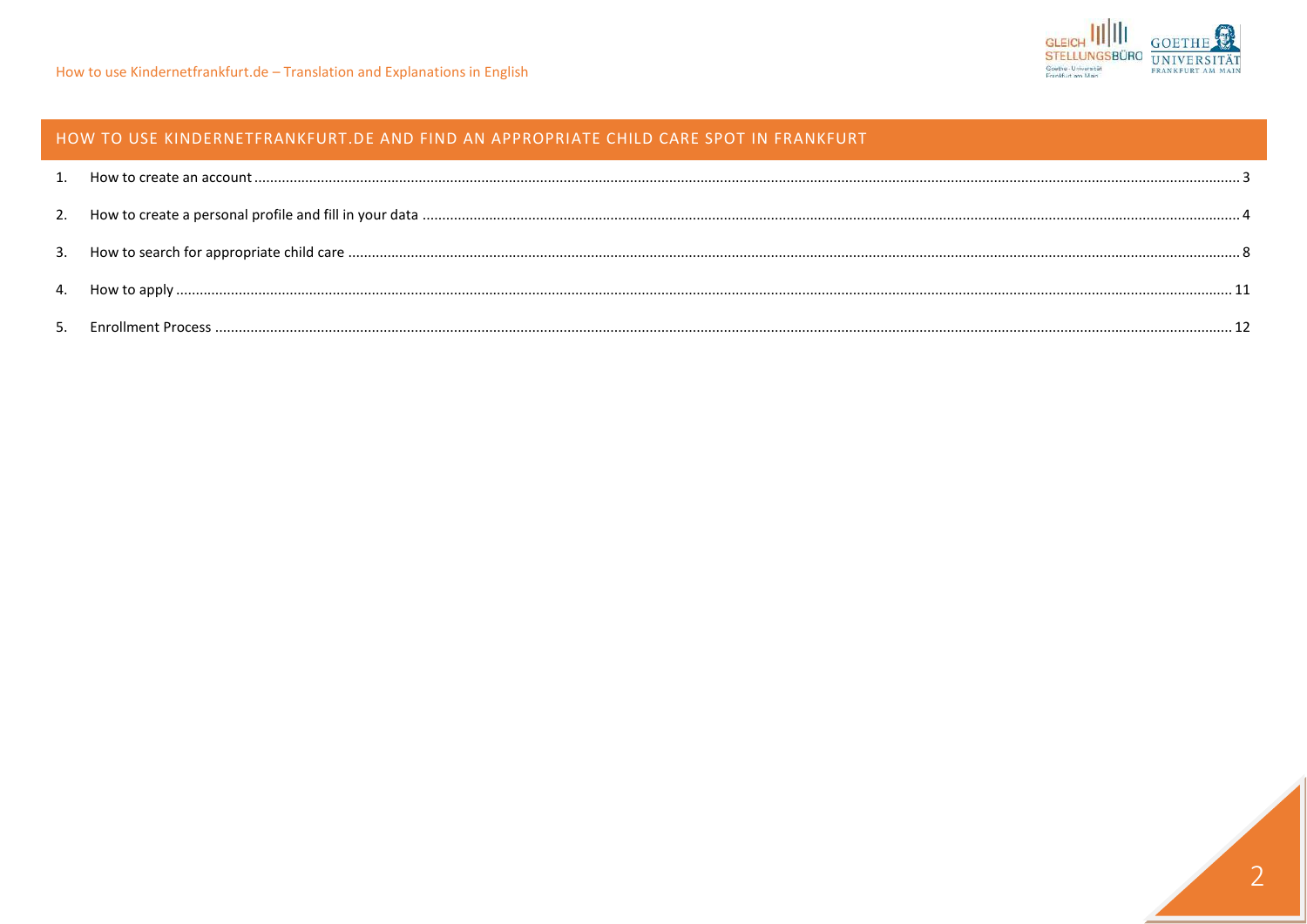

# <span id="page-2-0"></span>1. HOW TO CREATE AN ACCOUNT

Please click on the button "Login" in the menu bar and then "Benutzerkonto erstellen" (create user account).

Please register with your E-Mail address and a personal password.

You will get a confirmation via E-Mail.

Please note that you will need to change your password every 3 month. If you forgot your password, you can reset it by clicking on "Neues Kennwort anfordern".

Once you have logged in, your name will pop up in the menu bar. If you want to change your password later, click on your name in the menu bar and then "Kennwort ändern". If you want to delete your account, click on "Benutzerkonto löschen" and if you want to log out, choose "Abmelden".

| Anmelden<br>E-Mail-Adresse *                 | Ich habe noch kein Benutzerkonto                                                                                                                     |
|----------------------------------------------|------------------------------------------------------------------------------------------------------------------------------------------------------|
|                                              | • Benutzerkonto erstellen<br>$\bullet$                                                                                                               |
| Kennwort *O                                  | Ich habe mein Kennwort vergessen                                                                                                                     |
|                                              | Weues Kennwort anfordern<br>$\bullet$                                                                                                                |
| Kennwort vergessen?                          |                                                                                                                                                      |
|                                              | *JAnmelden                                                                                                                                           |
|                                              | Interner Bereich                                                                                                                                     |
| https://www.kindernetfrankfurt.de/sb/login?5 |                                                                                                                                                      |
|                                              | STADT SE FRANKFURT AM MAIN                                                                                                                           |
| kindernetfrankfurt                           | Your name                                                                                                                                            |
| Betrowingsplatz online                       | Betrouungsangebot<br>Vormorkungen<br>Infoportal<br>Thre Aktionen:                                                                                    |
|                                              | Kennwort andern<br>Vormerkung abgegeben. Sie können daher noch keine Platzangebote erhalten. Vormerku<br><b>XBenutzerkonto löschen</b><br>C Abmelden |
|                                              | kindernetfrankfurt - powered by webKI'                                                                                                               |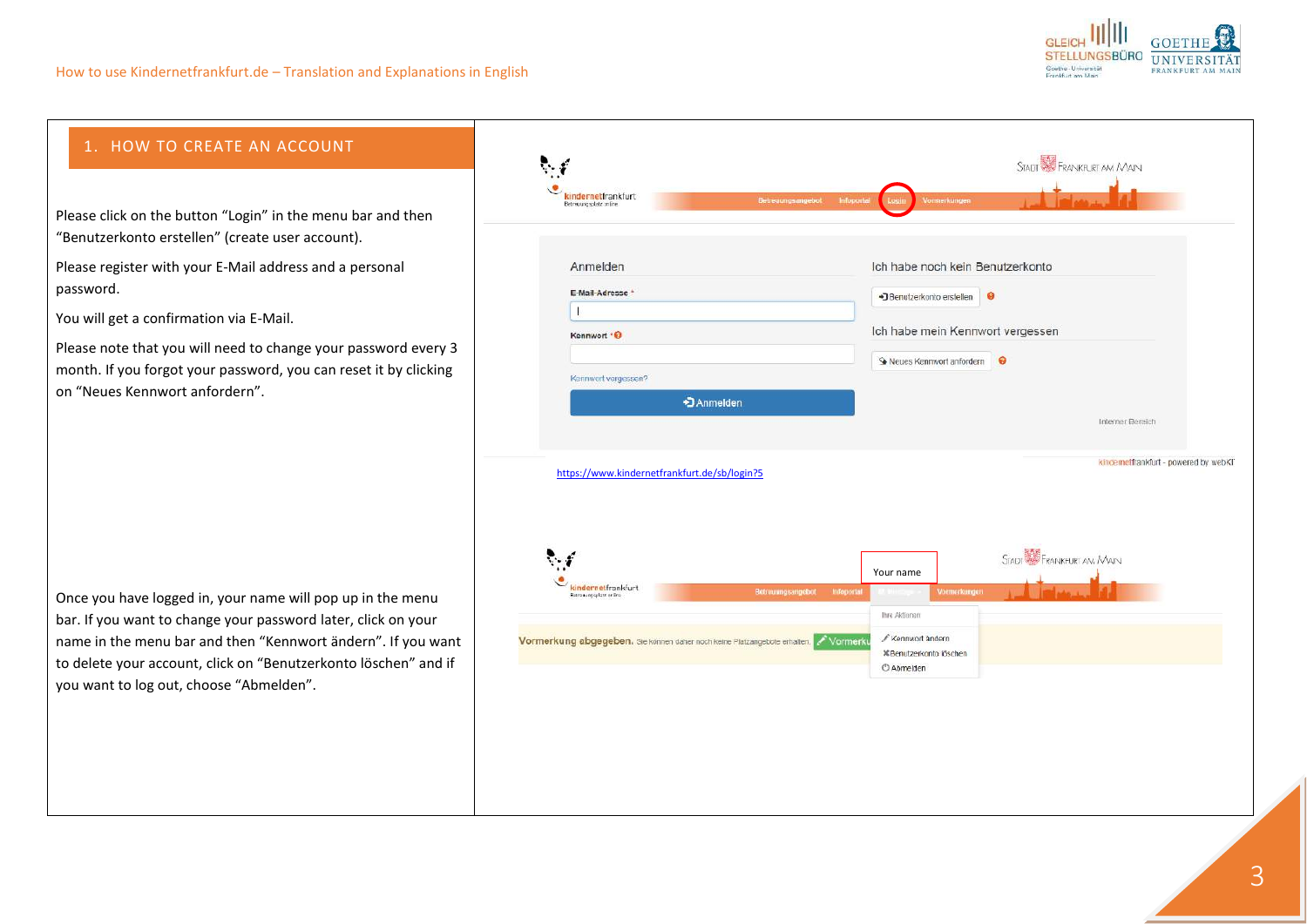

<span id="page-3-0"></span>

| 2. HOW TO CREATE A PERSONAL PROFILE AND<br>FILL IN YOUR DATA                                   |                                                                                |                                     |                |                               |           |
|------------------------------------------------------------------------------------------------|--------------------------------------------------------------------------------|-------------------------------------|----------------|-------------------------------|-----------|
| After you have logged in, please fill in your personal details.                                | Angaben Elternteil I                                                           |                                     |                |                               | ×         |
| Details about parent I                                                                         | Anrede: *@                                                                     | Vorname: *@                         |                | Familienname: *@              |           |
|                                                                                                | Frau/Herr                                                                      | Vorname<br>$\overline{\phantom{a}}$ |                | Familienname                  |           |
| Title / form of address                                                                        | E-Mail: *                                                                      | Telefonnummer: <sup>9</sup>         |                | Beschäftigungsverhältnis: * 0 |           |
| First name                                                                                     | E-Mail-Adresse                                                                 | Nummer                              |                | Bitte wählen                  |           |
| Family name                                                                                    |                                                                                |                                     |                |                               |           |
| E-Mail                                                                                         | □ bezieht SGB II Leistungen <b>+</b>                                           | $\Box$ ist Alleinerziehend $\Theta$ |                |                               |           |
| Telephone number                                                                               | Adresse außerhalb oder innerhalb der Stadt Frankfurt<br>Anschrift <sup>*</sup> |                                     |                |                               |           |
| Employment (select: less than 30 hours, more than 30 hours,<br>currently not employed)         | Adresse innerhalb der Stadt Frankfurt                                          |                                     |                |                               |           |
| Tick box if you receive financial support from the<br>$\Box$<br>German government (SGB II)     | Adresse (innerhalb der Stadt Frankfurt) * @                                    |                                     | Hausnummer * @ | <b>Zusatz</b>                 |           |
| Tick box if you are a single parent<br>$\Box$                                                  | Straße ohne Hausnummer angeben                                                 |                                     |                | Zusatz zur Hausnummer, z. B.  |           |
| Address (select whether you live in Frankfurt (innerhalb) or<br>outside Frankfurt (außerhalb)) | <b>Straßenzusatz</b>                                                           |                                     |                | a                             |           |
| House number                                                                                   |                                                                                |                                     |                |                               |           |
| Supplement to the house number                                                                 | Sonstige Erläuterungen zur Straße                                              |                                     |                |                               |           |
| Street supplement                                                                              |                                                                                |                                     |                |                               |           |
| Save clear                                                                                     |                                                                                |                                     |                | Speichern                     | Abbrechen |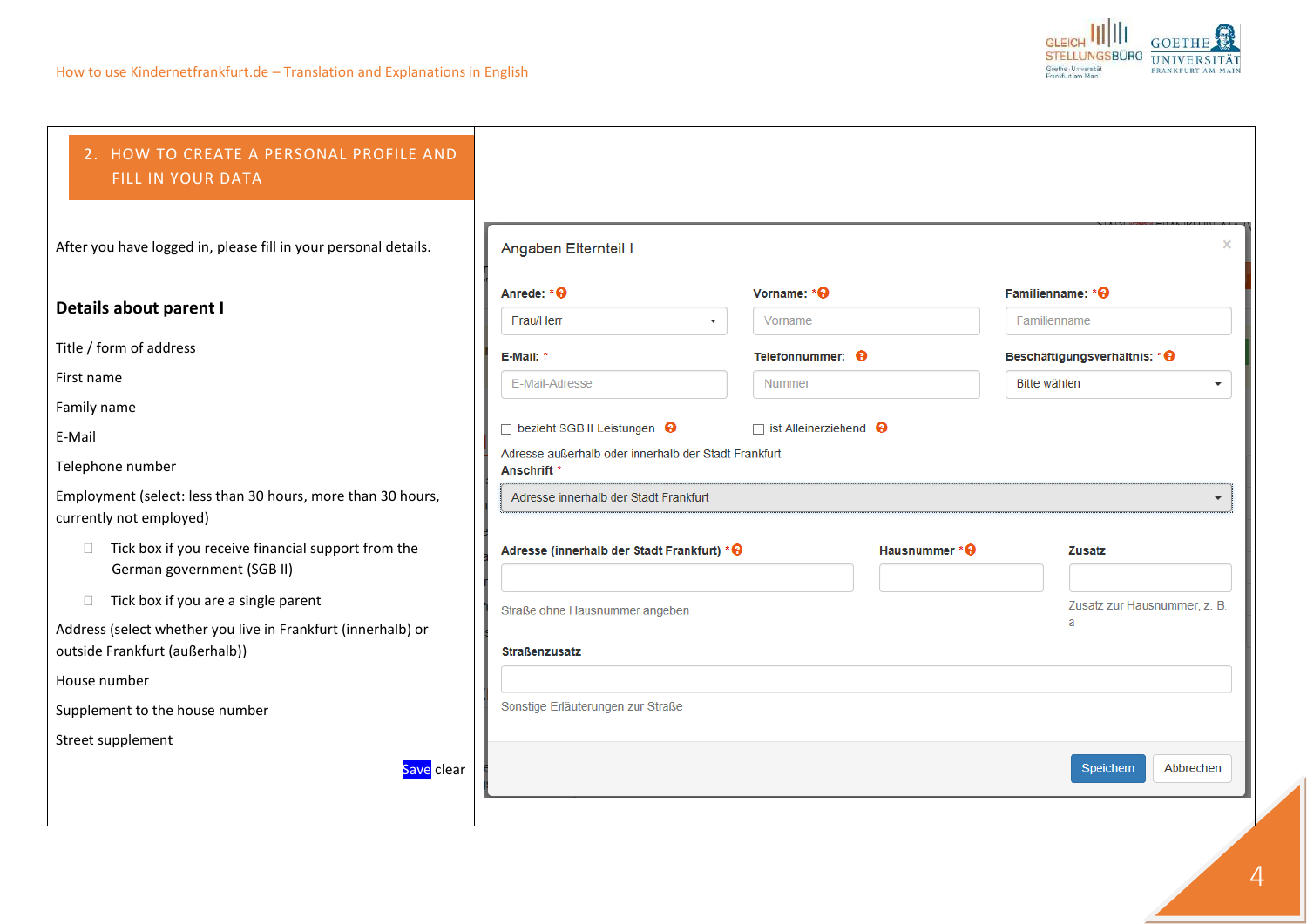| Details about parent II                                                                                    |                                                                                                                 |                             |                                         |
|------------------------------------------------------------------------------------------------------------|-----------------------------------------------------------------------------------------------------------------|-----------------------------|-----------------------------------------|
|                                                                                                            | Angaben Elternteil II                                                                                           |                             | $\times$                                |
| Title / form of address                                                                                    | Anrede: * @                                                                                                     | Vorname: *@                 | Familienname: * 0                       |
| First name                                                                                                 | Frau/Herr                                                                                                       | Vorname<br>▼                | Familienname                            |
| Family name                                                                                                | E-Mail: *                                                                                                       | Telefonnummer: <sup>0</sup> | Beschäftigungsverhältnis: * +           |
| E-Mail                                                                                                     | E-Mail-Adresse                                                                                                  | Nummer                      | Bitte wählen<br>$\overline{\mathbf{v}}$ |
| Telephone number                                                                                           |                                                                                                                 |                             |                                         |
| Employment (select: less than 30 hours, more than 30 hours,<br>currently not employed)                     | □ bezieht SGB II Leistungen ●<br>Adresse außerhalb oder innerhalb der Stadt Frankfurt<br>Anschrift <sup>*</sup> |                             |                                         |
| Tick box if you receive financial support from the<br>$\Box$<br>German government (SGB II)                 | Gleiche Anschrift wie Elternteil I                                                                              |                             | ▼                                       |
| Address (select: same address as parent I, other address in<br>Frankfurt, other address outside Frankfurt) |                                                                                                                 |                             |                                         |
| Save clear                                                                                                 |                                                                                                                 |                             | Speichern<br>Abbrechen                  |
|                                                                                                            |                                                                                                                 |                             |                                         |
|                                                                                                            |                                                                                                                 |                             |                                         |
|                                                                                                            |                                                                                                                 |                             |                                         |
|                                                                                                            |                                                                                                                 |                             |                                         |
|                                                                                                            |                                                                                                                 |                             |                                         |
|                                                                                                            |                                                                                                                 |                             |                                         |
|                                                                                                            |                                                                                                                 |                             |                                         |
|                                                                                                            |                                                                                                                 |                             |                                         |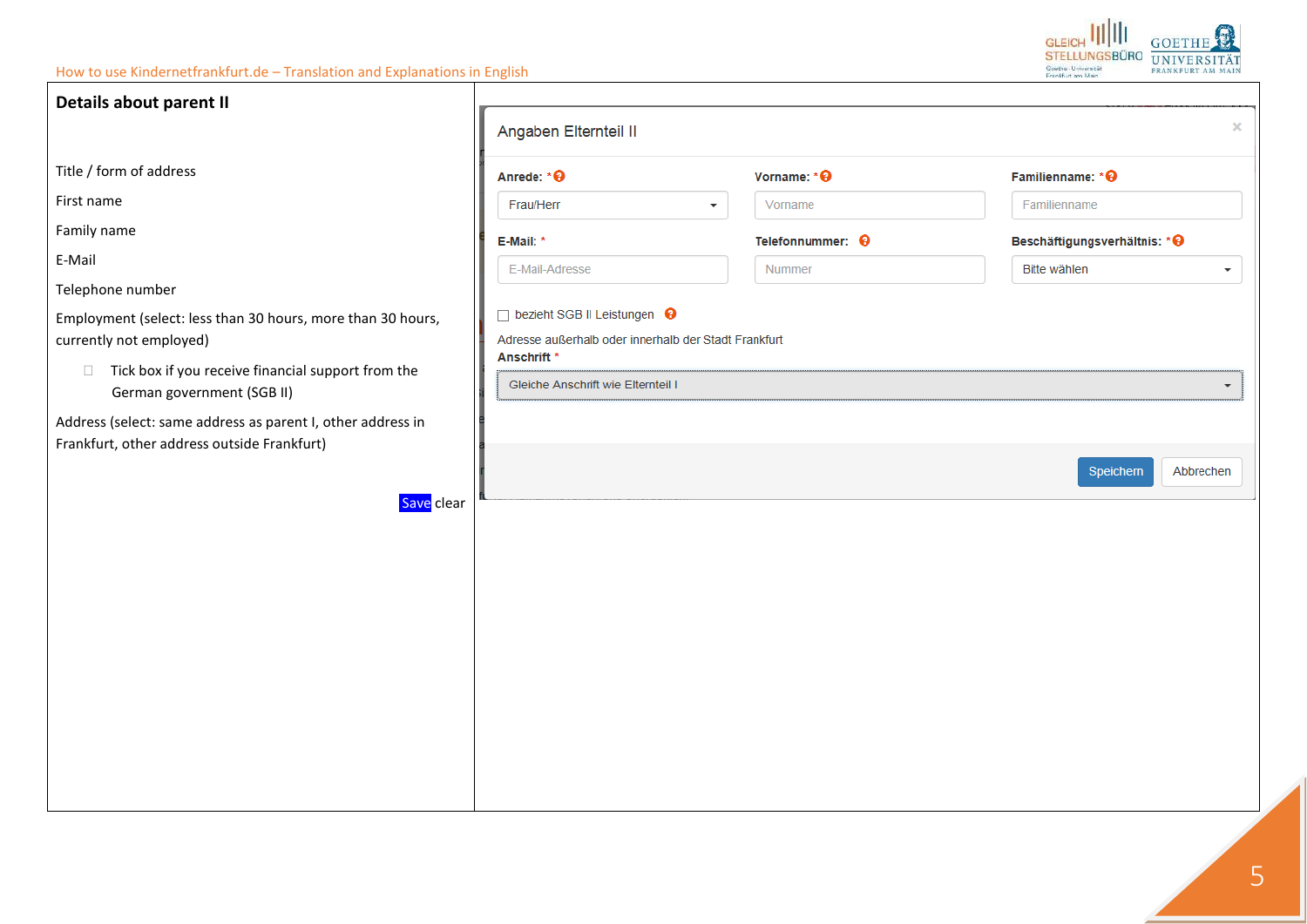

© Freie Plätze im nächsten Monat \* Markierte Betreuungsanbieter

O Kinder / Vormer!

### **Details about children**

Click on "Kinder/Vormerkungen" at the right side in the menu bar and insert your children's data. You can add further information or explain your family situation in the comment field.

Click on the green box "Neues Kind hinzufügen" if you want to add another child.

If you want to revise the data later, click on the blue bar "Aktionen" and then "Bearbeiten".



 $h, h$ Aktionan -+ Neues Kind hinzuft Bearbeiten Name: Your ft Löschen Geschlecht: children's Geburtsdatum: data will then ankfurt Adresse: appear here.Stadtteil: Benötigt besondere Förderung: Bereits in Betreuung. noch keine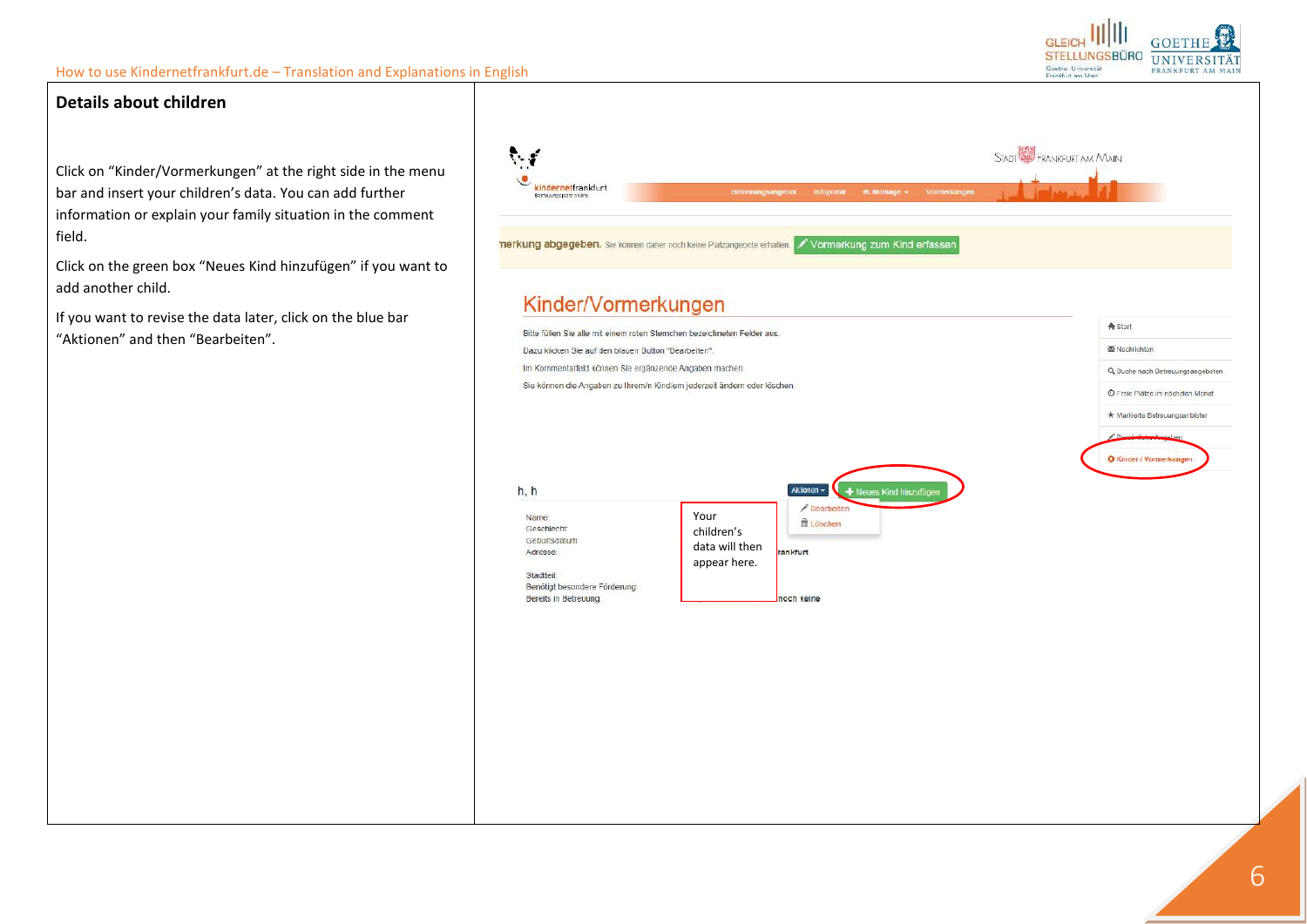

| Details about children                                               |                                            |                                          |                                                               |
|----------------------------------------------------------------------|--------------------------------------------|------------------------------------------|---------------------------------------------------------------|
|                                                                      |                                            |                                          | $\times$                                                      |
| First name                                                           | Vorname: *@                                | Familienname: *@                         | Geschlecht: *                                                 |
| Family name                                                          | Vorname                                    | Familienname                             | weiblich<br>$\cdot$                                           |
| Sex (select: female ("weiblich") or male ("männlich"))               | Geburtsdatum: * 0                          | Benötigt besondere Förderung: @          | Ist Ihr Kind bereits in Betreuung: * ℮                        |
| Date of birth                                                        | Datum                                      | Keine Angabe<br>$\overline{\phantom{a}}$ | ja, innerhalb der Stadt Frankfurt<br>$\overline{\phantom{a}}$ |
| Needs special assistance (select: yes, no)                           | Hauptsächlich gesprochene Sprache: *       | Religionszugehörigkeit: <b>℮</b>         |                                                               |
| Does your child already have a child care spot? (select: yes, in     | ❸                                          | Bitte wählen                             |                                                               |
| Frankfurt; no; yes, outside Frankfurt)                               | Keine Angabe<br>$\overline{\phantom{a}}$   |                                          |                                                               |
| Mainly spoken language (select: German or not German)                | Platz für ergänzende Angaben: @            |                                          |                                                               |
| Religion (select: yes, not specified, no)                            |                                            |                                          |                                                               |
| Space for further details                                            |                                            |                                          |                                                               |
| Address (select: lives with entitled custody, lives in another place | Adresse: *                                 |                                          |                                                               |
| in Frankfurt, lives in another place outside Frankfurt)              | Kind wohnt gemeinsam mit Sorgeberechtigten | $\cdot$                                  |                                                               |
|                                                                      |                                            |                                          |                                                               |
| Save clear                                                           |                                            |                                          | Speichern<br>Abbrechen                                        |
|                                                                      | cn gesproenene<br>Neille Alig              |                                          |                                                               |
|                                                                      |                                            |                                          |                                                               |
|                                                                      |                                            |                                          |                                                               |
|                                                                      |                                            |                                          |                                                               |
|                                                                      |                                            |                                          |                                                               |
|                                                                      |                                            |                                          |                                                               |
|                                                                      |                                            |                                          |                                                               |
|                                                                      |                                            |                                          |                                                               |
|                                                                      |                                            |                                          |                                                               |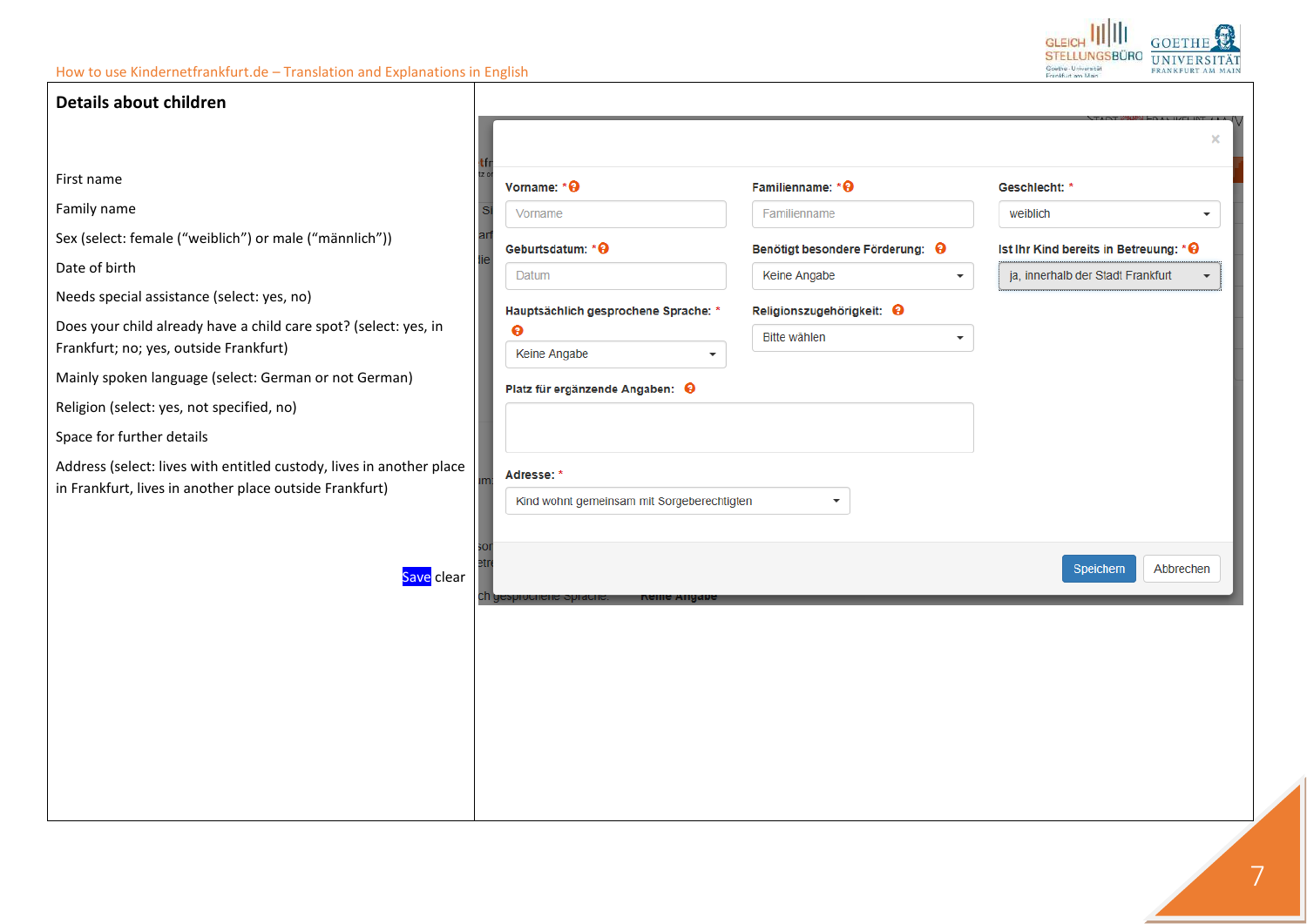

 $Q$ 

Search new search

<span id="page-7-0"></span>

| HOW TO SEARCH FOR APPROPRIATE CHILD<br>3.<br><b>CARE</b>                                                         | ै।<br>kindernetfrankfurt<br><b>Setreuungsangebot</b><br>Betreuungsplatz online                                                                             | STADT <b>EXP</b> FRANKFURT AM MAIN<br>Infoportal<br>Login<br>Vormerkungen              |  |  |
|------------------------------------------------------------------------------------------------------------------|------------------------------------------------------------------------------------------------------------------------------------------------------------|----------------------------------------------------------------------------------------|--|--|
| Click on "Betreuungsangebot" in the menu bar.<br>You can then browse child care offers and facilities and filter | Suchkriterien <sup>O</sup>                                                                                                                                 |                                                                                        |  |  |
| your search according to your requirements:                                                                      | Stadtteile <sup>O</sup>                                                                                                                                    | Volltextsuche <sup>O</sup>                                                             |  |  |
| -Location/neighborhood of child care facility in Frankfurt                                                       | Bitte wählen (Mehrfachnennung)                                                                                                                             | ٠                                                                                      |  |  |
| search outside Frankfurt (If you do not live in Frankfurt,<br>please click here)                                 | <b>T</b> Umkreissuche<br>Art des Betreuungsangebotes                                                                                                       |                                                                                        |  |  |
| Type of child care                                                                                               | Kindertagespflege<br>Kinder bis 3 Jahren in Einrichtungen                                                                                                  |                                                                                        |  |  |
| Child day care<br>$\Box$ Children until 3<br>$\Box$                                                              | Kinder ab 3 Jahre bis Schulbeginn $\Theta$<br>Hort (Grundschulkinder) O<br>Frweiterte Schulische Betreuung (Grundschulkinder)<br><b>▼ Erweiterte Suche</b> |                                                                                        |  |  |
| Children from the age of 3 up to the start of primary<br>school                                                  |                                                                                                                                                            |                                                                                        |  |  |
| After-school care center (primary school children)                                                               | Schulbezirk <sup>9</sup>                                                                                                                                   | Art des Trägers <sup>O</sup>                                                           |  |  |
| Extended education (primary school children)                                                                     | Bitte wählen (Mehrfachnennung)                                                                                                                             | Bitte wählen<br>$\blacktriangledown$<br>$\overline{\phantom{a}}$                       |  |  |
| <b>Extended search</b><br>$\vee$                                                                                 | Träger $\Theta$                                                                                                                                            | Einrichtungsgröße                                                                      |  |  |
| -School district (select from the list, you can choose several)                                                  | Bitte wählen                                                                                                                                               | Bitte wählen<br>۰<br>$\overline{\phantom{a}}$                                          |  |  |
| -Type of responsible body (select: municipal, free non-profit,                                                   | Trägergröße <sup>O</sup>                                                                                                                                   | Pädagogische Schwerpunkte                                                              |  |  |
| denominational, other)                                                                                           | Bitte wählen                                                                                                                                               | Bitte wählen (Mehrfachnennung)<br>$\overline{\phantom{a}}$<br>$\overline{\phantom{a}}$ |  |  |
| -Responsible body (select the name of the responsible body in<br>the list)                                       | Noch freie Plätze im Folgemonat<br><b>Q</b> Suchen<br>Neue Suche                                                                                           |                                                                                        |  |  |
| -Size of facility                                                                                                |                                                                                                                                                            |                                                                                        |  |  |
| -Size of responsible body                                                                                        | Satellit<br>Karte                                                                                                                                          | 13209                                                                                  |  |  |
| -Educational focus / priority (see explanations below)                                                           |                                                                                                                                                            | <b>N-ENKHEIM</b><br>66                                                                 |  |  |
| Vacant spots in the next month                                                                                   | https://www.kindernetfrankfurt.de/suche?4                                                                                                                  |                                                                                        |  |  |

8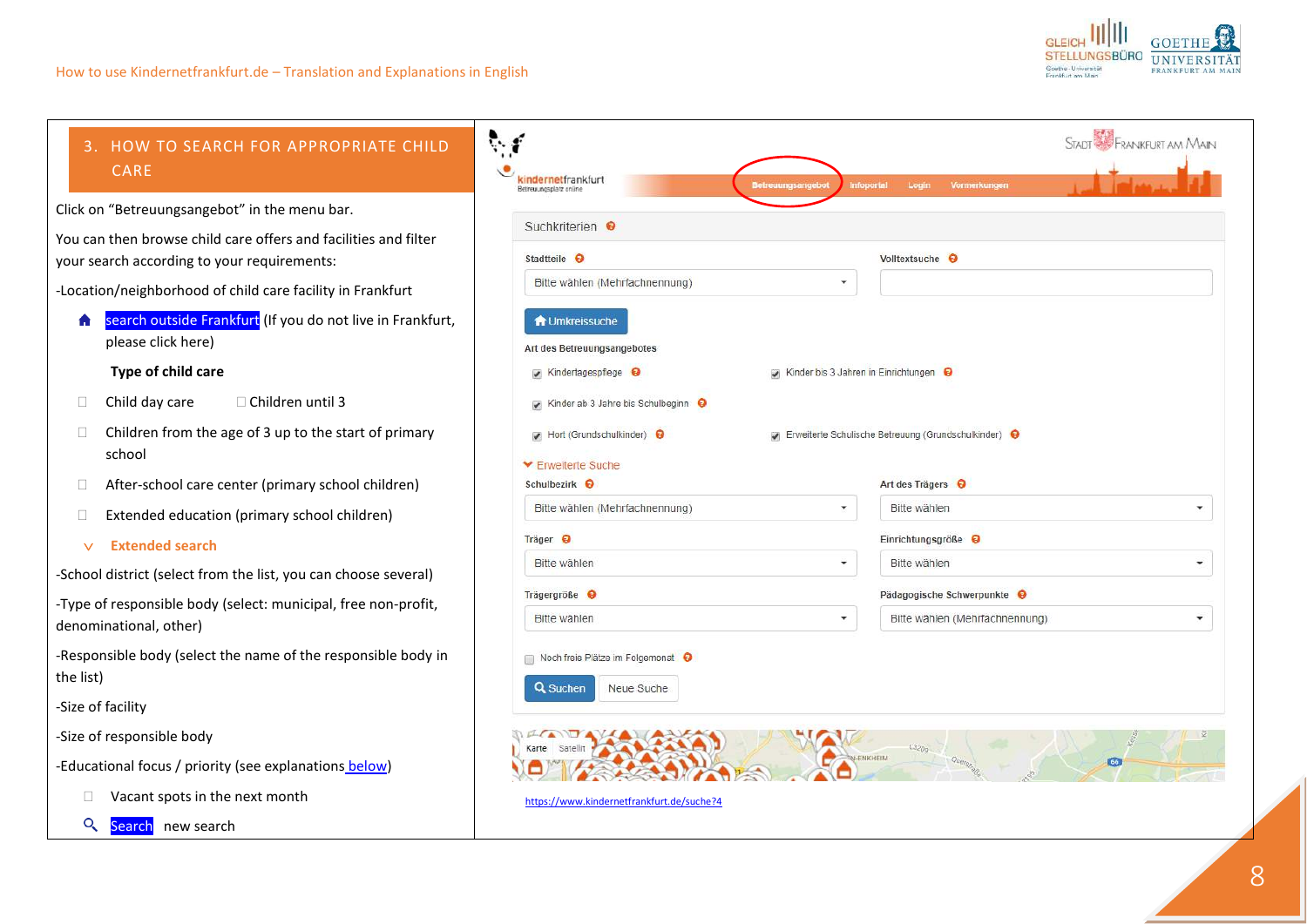

<span id="page-8-0"></span>-Educational focus / priority (you can choose several from the list) Forest kindergarten Educational concepts used by the extended school care centres  $("ESB")$ **Bilingual facility** Waldorf education (educational philosophy of Rudolph-Steiner) Children and family centre Hessian educational plan Situational approach Open work **Montessori education** Reggio education **Emmi-Pikler education Early Excellence** Facility with experience in care for disabled children Focus in music

#### Pädagogische Schwerpunkte <sup>O</sup>

Bitte wählen (Mehrfachnennung)

Waldkindergarten

Pädagogische Konzeption der Erweiterten Schulischen Betreuung (siehe Infoportal)

 $\overline{\phantom{a}}$ 

**Bilinguale Einrichtung** 

Waldorfpädagogik

Kinder- und Familienzentrum

Hessischer Bildungs- und Erziehungsplan (siehe Infoportal)

Situationsansatz

Offene Arbeit

Montessori-Pädagogik

Reggio-Pädagogik

Emmi-Pikler-Pädagogik

**Early Excellence** 

Wir haben langjährige Erfahrungen in der Betreuung von Kindern mit Behinderungen

Schwerpunkt Musik (FELIX Plakette oder Die Carusos!)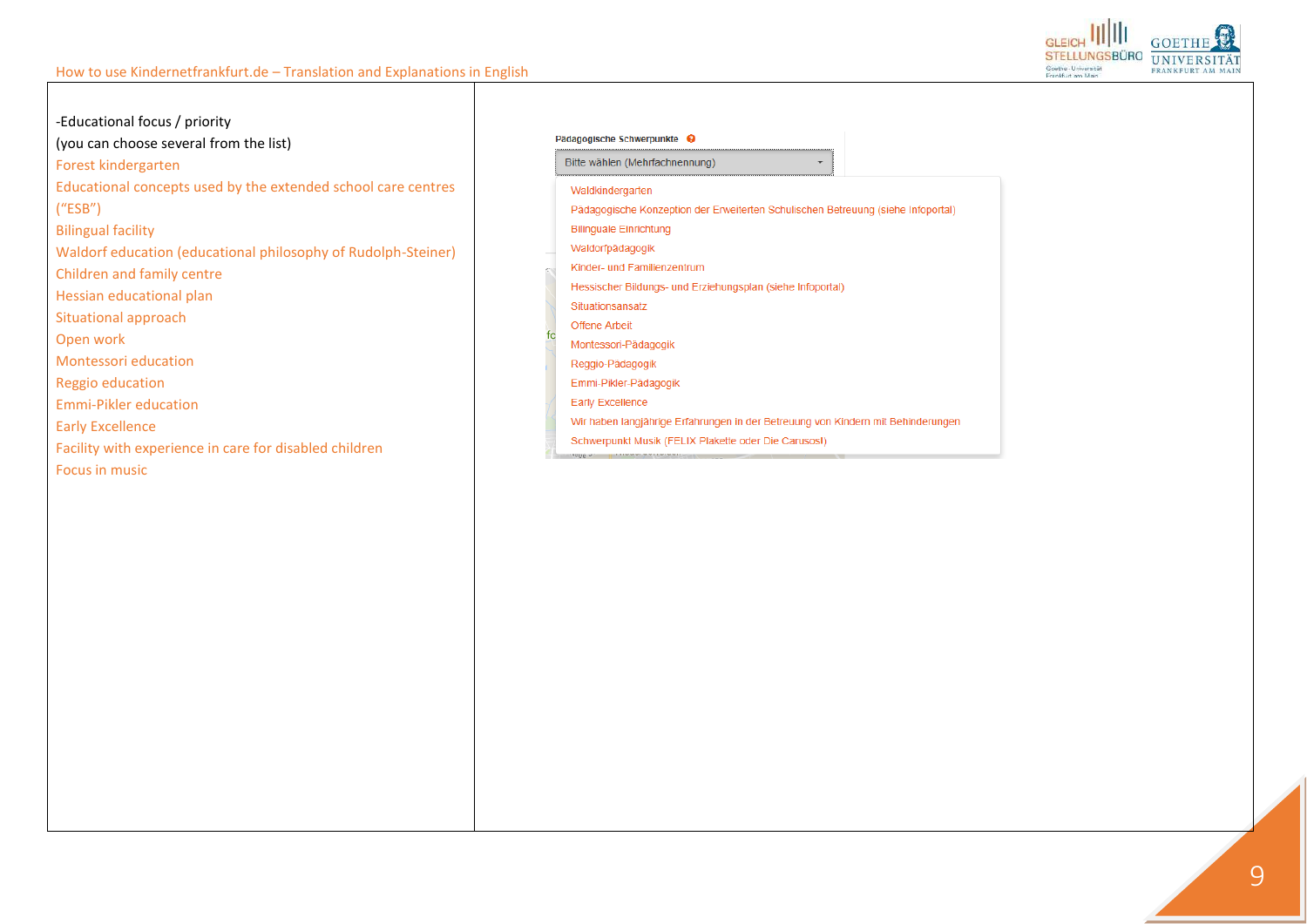



Scroll down to see the city map. Click on the coloured icons in the city map in order to see the name of the child care facility, details about the person of contact, opening hours, group size and educational concepts.

Colours indicate the type of child care facility:

### Care for children until 3

Care for children from the age of 3 up to the start of primary

school

After-school care centre

Extended after school care centre ("ESB")

Daycare centre

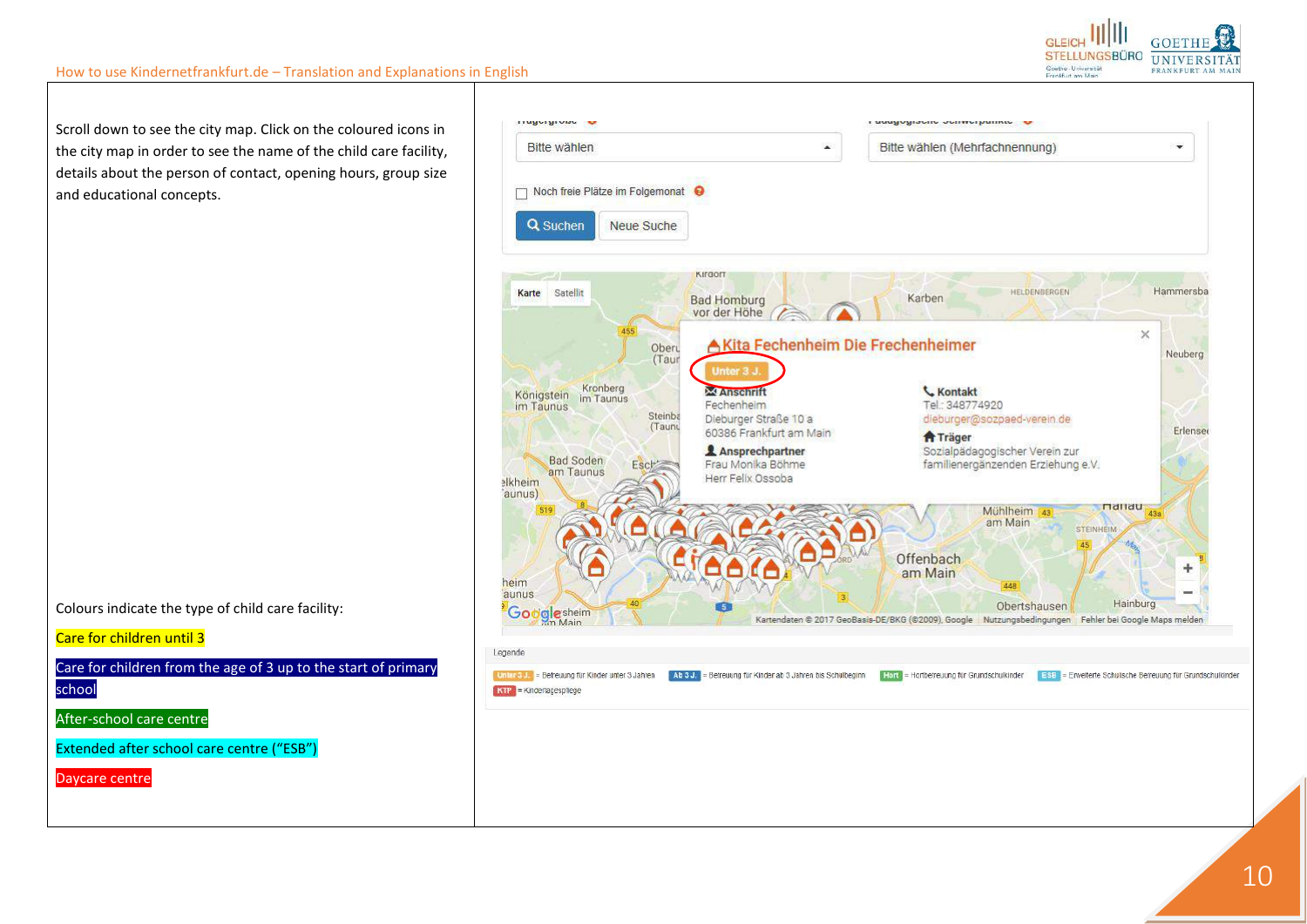

## <span id="page-10-0"></span>4. HOW TO APPLY

Click on "Suche nach Betreuungsangeboten" in the menu bar on the right side.

Filter your search. Then apply by clicking on the green bar "Vormerkung erstellen". You can also mark (click on the green bar "markieren") appropriate child care spots first and make a pre-booking afterwards.

Application for (select child)

 $\Box$  Tick box if siblings already have a spot here

Child of an employee of the child care facility (select[: not](http://de.pons.com/%C3%BCbersetzung/englisch-deutsch/not) [specified,](http://de.pons.com/%C3%BCbersetzung/englisch-deutsch/specified) yes, no)

When your child will start needing care (select a date)

Type of child care (select: half-day care from the age of 3 up to the start of primary school, 2/3 day care from the age of 3 up to the start of primary school, full-time child care from the age of 3 up to the start of primary school)

Save clear

Comments